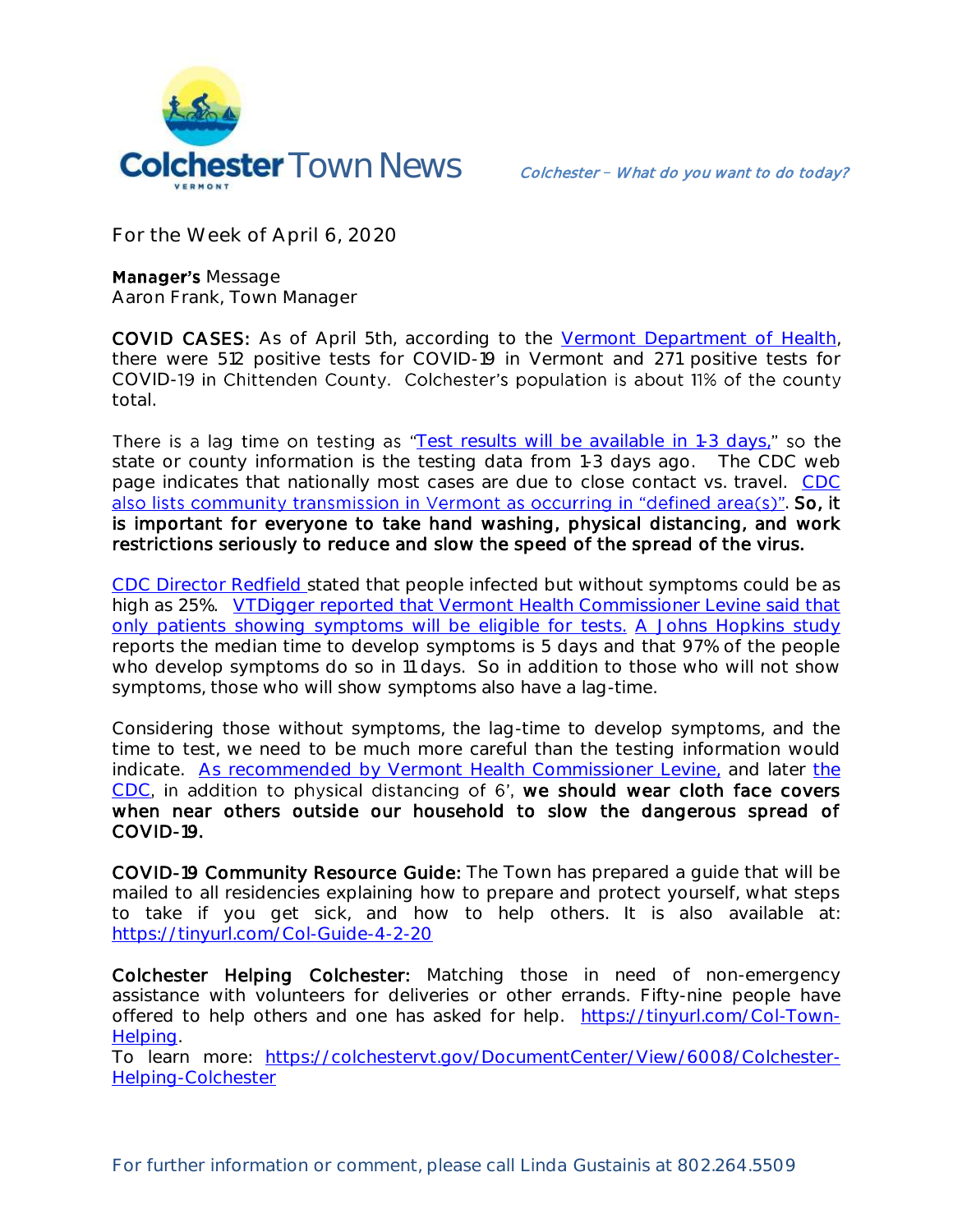

Stay Heathy: Local recreation is encouraged, but stay within ten miles of your home. There are plenty of opportunities to get outside from yardwork, to walking running or biking in your neighborhood, to using recreation facilities with a member of your household.

Our community is fortunate that we have 14 miles of bike paths, 32 miles of sidewalks and 8 parks to allow residents to get out but also big enough to keep that six foot distance. We have also created RecTv which is located on our webpage and we have developed videos of different activities for families, kids and adults to do at home during this time.

COVID-19 / Town Services: special Town web page [https://tinyurl.com/Col-Town-](https://tinyurl.com/Col-Town-COVID)[COVID](https://tinyurl.com/Col-Town-COVID)

- Links to CDC, Vermont Health Dept., UVM Medical Ctr. and Vermont Emergency Mgmt.
- The Town's role in COVID-19, which is generally to maintain crucial municipal services (rescue, fire, police, dispatch, critical road and infrastructure maintenance)
- Other Town services, which are available, and being delivered differently and in lower priority given the need to protect our community.
- Local Resources: including Colchester Food Shelf, Chittenden County Food Shelf, Federal and State food assistance, Child Care for Essential Persons, Senior Resources, and a state director of human services, 211.
- Mental Health resources including first call for Chittenden County available at 802-488-7777, information on Coronavirus and mental health, and a guide on how to get help.
- Business Information with a link to extensive information from the Vermont Agency of Commerce and Community Development on financial assistance, sector guidance on crucial business and unemployment information.
- Local and Statewide Volunteering opportunities including medical volunteers and volunteers for grocery work, daycare provider, driver, and skilled laborer.

## Please follow these recommendations to keep us all safe:

- Wash hands frequently with soap and water for 20 seconds
- Keeping 6 feet of distance between yourself and those outside your household
- Working either from home or only in essential businesses
- Travel only for essential food or medicine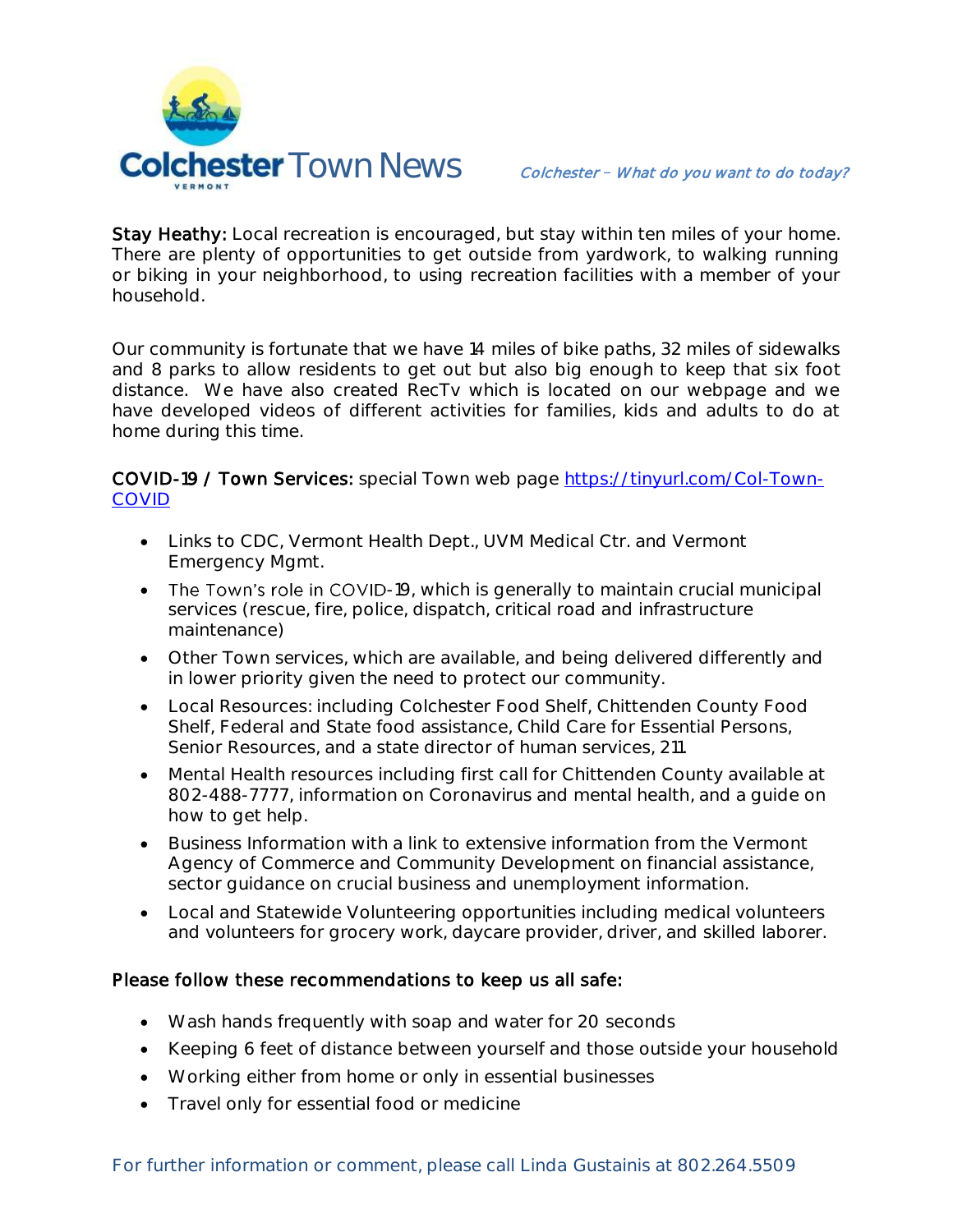

- Recreate locally within 10 miles of home
- Wear a cloth face cover when around others outside the home

Social Distancing? This is a very difficult time and social relationships are more important now than ever. Please practice physical distancing with people outside your household. But maintain social connections!

## Colchester's Town Directory is available at:

<https://www.colchestervt.gov/directory.aspx>

For more about the Town Manager's Office, visit <http://colchestervt.gov/manager> or call 264-5509.

**Office of the Town Clerk | Treasurer Julie Graeter**

With some staff working remotely and the office closed to public access, the Clerk/Treasurer's Office is providing services to the best of our ability. If you need assistance, please contact us via email at [townclerk@colchestervt.gov](mailto:townclerk@colchestervt.gov) or call 802-264- 5520.

We drew the winner of our "Your Dog is #1" contest: Congratulations to canine Raeka of Village Drive. She and her owner were happy to receive the #1 dog tag and basket of goodies that were generously donated by Mallets Bay Veterinary Hospital, VT Nut Free Chocolates, Robin's Nest Massage, and the Pet Advantage. Thank you to these local businesses for their donations.

Due to the COVID Stay Home, Stay Safe order, the deadline to license your dog without penalty has been extended to June 30, 2020. Currently, dog licensing may be completed by:

- US Postal Mail with check payment and rabies certificate
- Dropping check payment and rabies certificate into the Black Drop Box at the front entrance of Town Hall
- **Email rabies certificate to <b>[townclerk@colchestervt.gov](https://www.colchestervt.gov/323/townclerk@colchestervt.gov)** and pay by debit/credit card on our website with [Xpress-Pay](https://pay.xpress-pay.com/org/A056F9EB1DE24F6)

All dog licenses and tags will be delivered by US Mail. Fee information can be found at [https://www.colchestervt.gov/323/Dog-Licensing.](https://www.colchestervt.gov/323/Dog-Licensing)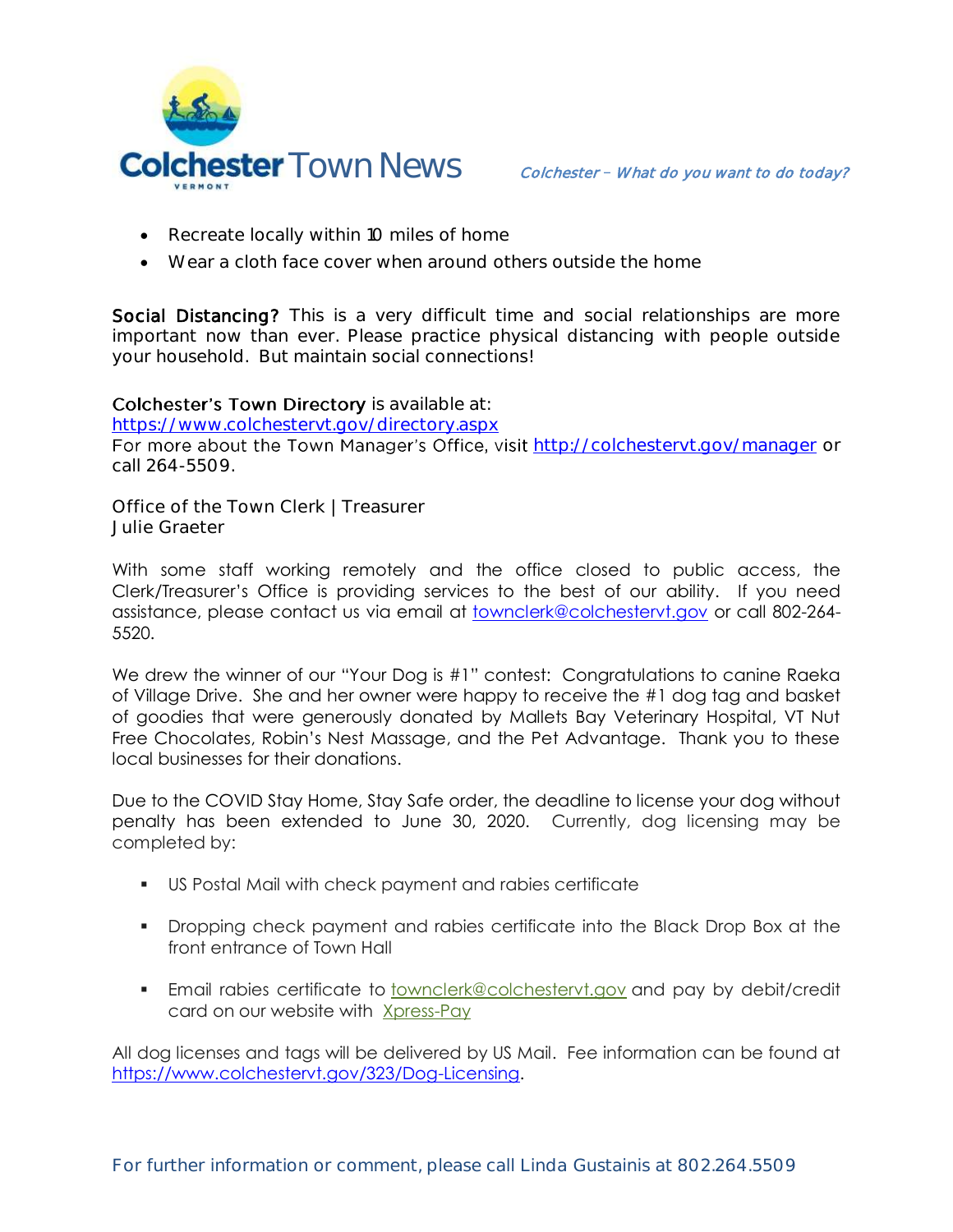

For more about the Town Clerk's Office visit http://colchesteryt.gov/townclerk or call 264-5520.

**Assessor Robert Vickery**

With the COVI-19 Stay Home, Stay Safe order the Assessor's Office is closed to visits by the public; however, the Assessor and Property/Tax Specialist will be working remotely and can be contacted through email at [colchesterassessor@colchestervt.gov](mailto:colchesterassessor@colchestervt.gov) or by phone at (802) 264-5670 or (802) 264-5671.

- All parcel data is available online go to the Assessor's page at; <https://www.colchestervt.gov/149/Assessor>
- All inspections shall be exterior only, we will not be conducting interior inspections
- We are conducting our annual field review as normal without interior inspections.
- All data, including square foot changes to the interior of buildings, will be taken from the plans submitted with the permits
- Any addition or changes to the exterior of the building will be measured and/or data will be based on plans submitted with the permit
- We are anticipating the Grand List will be lodged and Change of Assessment notices mailed by the end of May or early June. In the event Governor Scott's Stay Home Stay Safe order in still in place at that time and the Town Offices continue to be closed to public access, appeal hearings will be scheduled and held via video conference or conference calls.

For more about the Assessor's Office visit <http://colchestervt.gov/assessor> or call 264-5671. Our online map and assessment data is available at <http://www.axisgis.com/ColchesterVT/>

**Burnham Memorial Library Kelly McCagg, Director**

The past few weeks have proven to be a challenging experience for us all. Throughout this time we have seen many people work together to help in our community. We wanted to let all of you know you are not alone. We are working hard to maintain our connection with the Colchester community to make sure you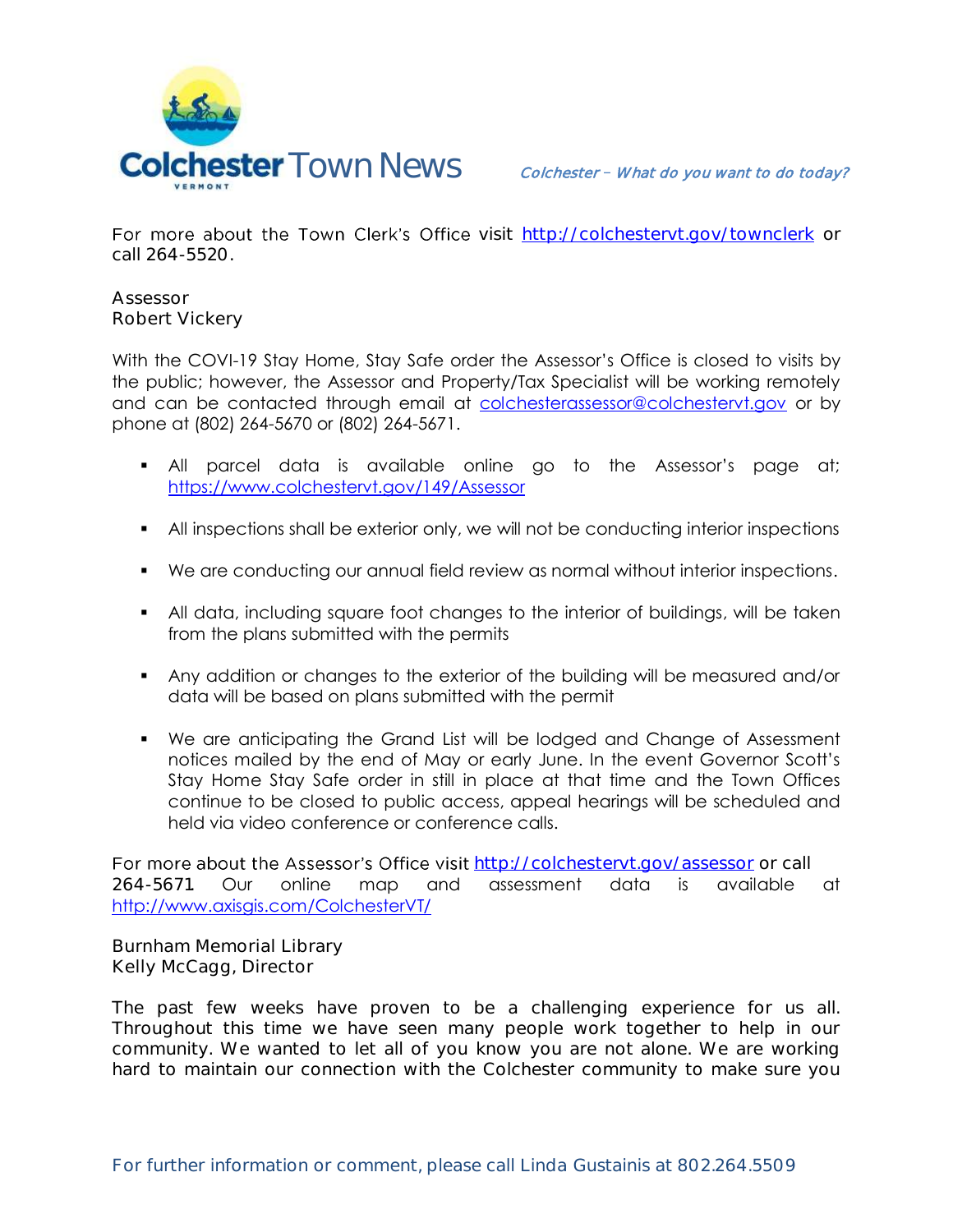

have the resources and support you need. Here are the services we can provide you during this time:

- All loan periods have been extended so you do not have to worry about getting your items back to the library.
- Our staff is available Mondays-Fridays from 10 am 6 pm, and Saturdays from 10 am - 1 pm to answer your questions, provide technical support, and provide access to online materials. You can contact us at 802-264-5660, by email at burnhamlib@colchestervt.gov or by live assistance patron chat, which is newly available on our website.
- Our library Wi-Fi is accessible from the parking lot. Please access only from a vehicle. The username and password are visible from the window.
- We have a large collection of digital resources which can be accessed with your library card 24/7. We are happy to renew accounts and provide assistance in navigating all of these resources. Click on the "Read and More" tab on our website for more information.
- Don't have a library card? You can register online for a temporary access digital library card at [https://colchestervt.gov/FormCenter/Library-11/Digital-](https://colchestervt.gov/FormCenter/Library-11/Digital-Access-Library-Card-76)[Access-Library-Card-76](https://colchestervt.gov/FormCenter/Library-11/Digital-Access-Library-Card-76)
- Are you, or someone you know, home with kids who want something to do? We have put together a list of platforms that are offering free services and educational experiences for students and their families. Visit our new "Fun@Home" and learn about all the exciting things you can do.

Stay healthy and well. We look forward to seeing all of you when the library reopens. For more about Burnham Library events visit<http://colchestervt.gov/library> or call (802) 264-5660.

**Upcoming Town Boards and Commissions Meetings:** 

In compliance with the Stay Home, Stay Safe order issued by Governor Phil Scott, most Town boards and commissions meetings are cancelled. Selectboard meetings and Board of Library Trustees will be held remotely.

- **Planning Commission:** 1st & 3rd Tuesdays of the month, 7:00pm. Next Meeting: Canceled
- Development Review Board: 2<sup>nd</sup> Wednesday of the month, 7:00pm. Next meeting: Canceled